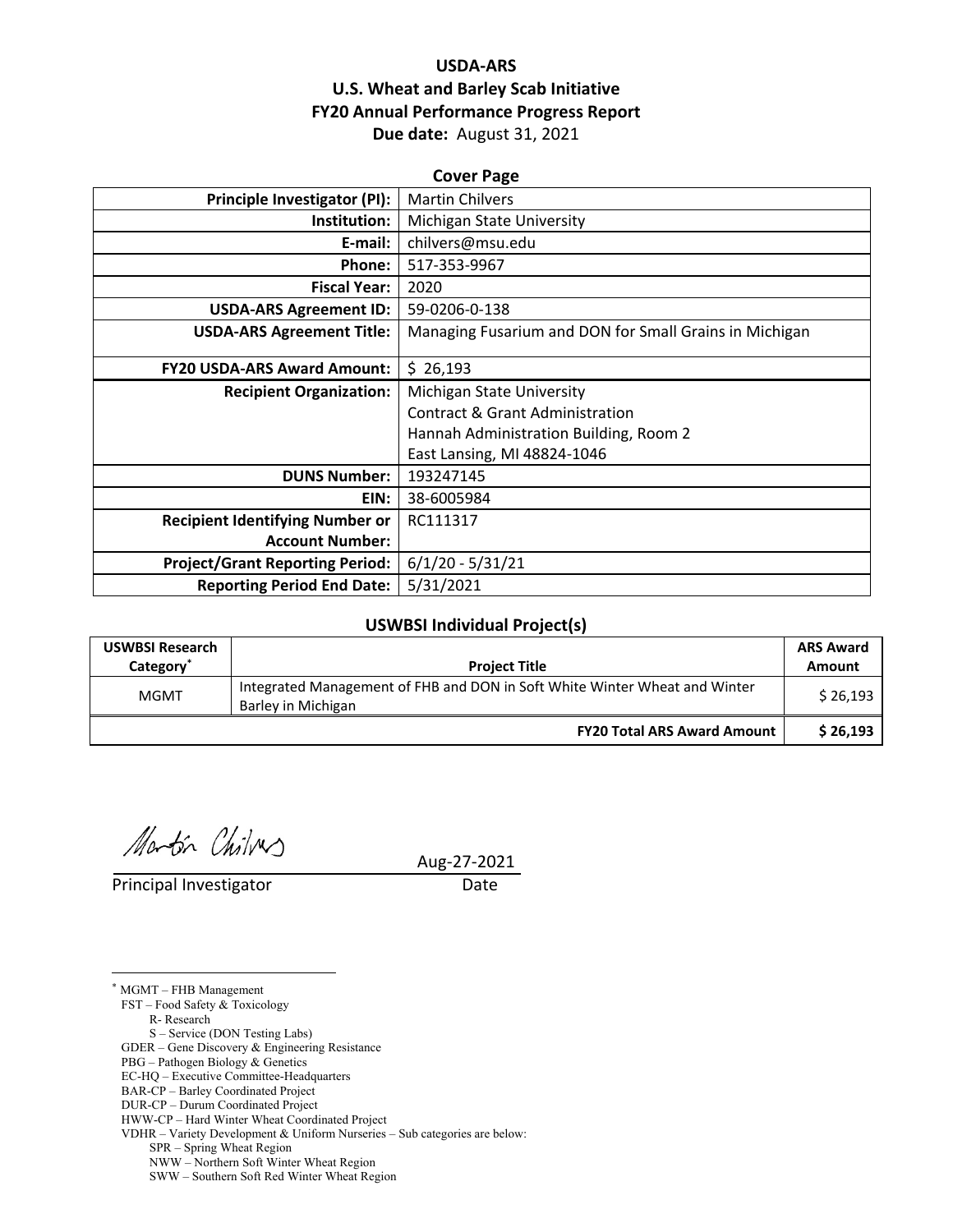## **Project 1:** *Integrated Management of FHB and DON in Soft White Winter Wheat and Winter Barley in Michigan*

### **1. What are the major goals and objectives of the research project?**

- 1) *Develop integrated management strategies for FHB and mycotoxins that are robust to conditions experienced in production fields* and Goal;
- 2) *Help develop and validate the next generation of management tools for FHB/DON control*".

The research needs in the USWBSI Action plan addressed by the proposed research are: 1) Validate integrated strategies with the next generation of wheat varieties; 2) Evaluate the flexibility of fungicide application timing within the context of integrated management strategies; and 3) Enhance forecasting capabilities for FHB and continued development of FHB and DON models for wheat

**2. What was accomplished under these goals or objectives?** *(For each major goal/objective, address these three items below.)*

#### **a) What were the major activities?**

Wheat and barley trials were conducted on two varieties each to determine optimal fungicide timing and fungicide efficacy for management of head scab. A second trial to examine fungicide efficacy was also conducted to compare products

#### **b) What were the significant results?**

Trial results informed decision making for optimal fungicide timing and fungicide choice

#### **c) List key outcomes or other achievements.**

We are still awaiting DON data, but early indications from trials have confirmed that it is essential to make fungicide applications at the correct timing for optimal head scab control. Once we have DON data we will also be in a position to reevaluate fungicide efficacy tables and the potential value of split or double applications in minimizing scab. Variety effect again clearly demonstrated the importance of using IPM practices in reducing scab including variety selection and appropriate fungicide, rate and timing.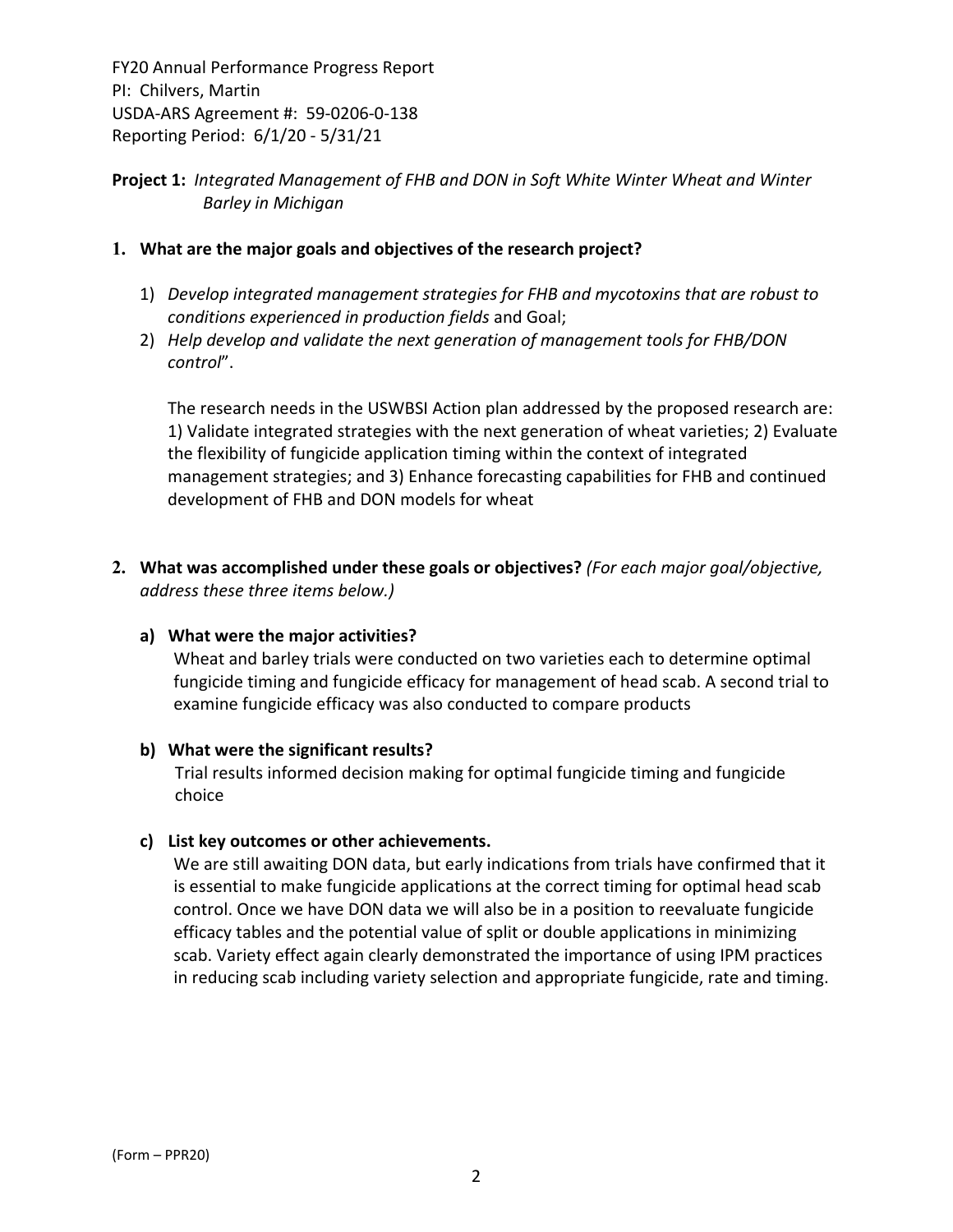## **3. Was this research impacted by the COVID‐19 pandemic (i.e. university shutdowns and/or restrictions, reduced or lack of support personnel, etc.)? If yes, please explain how this research was impacted or is continuing to be impacted.**

No, we were fortunate to complete our field trials as outlined in the proposal. However, we are slightly delayed in grinding our own samples for submission for DON analysis

#### **4. What opportunities for training and professional development has the project provided?**

Graduate students were involved in the project. Mikaela Breunig a PhD student in my lab attended scab conferences and recently participated in a panel discussion on mycotoxins at our national plant disease conference.

#### **5. How have the results been disseminated to communities of interest?**

Through field days, written communication and social media events. With COVID we have also provided many online learning opportunities during the season and off‐season (winter) through wheat disease management presentations and discussion panels.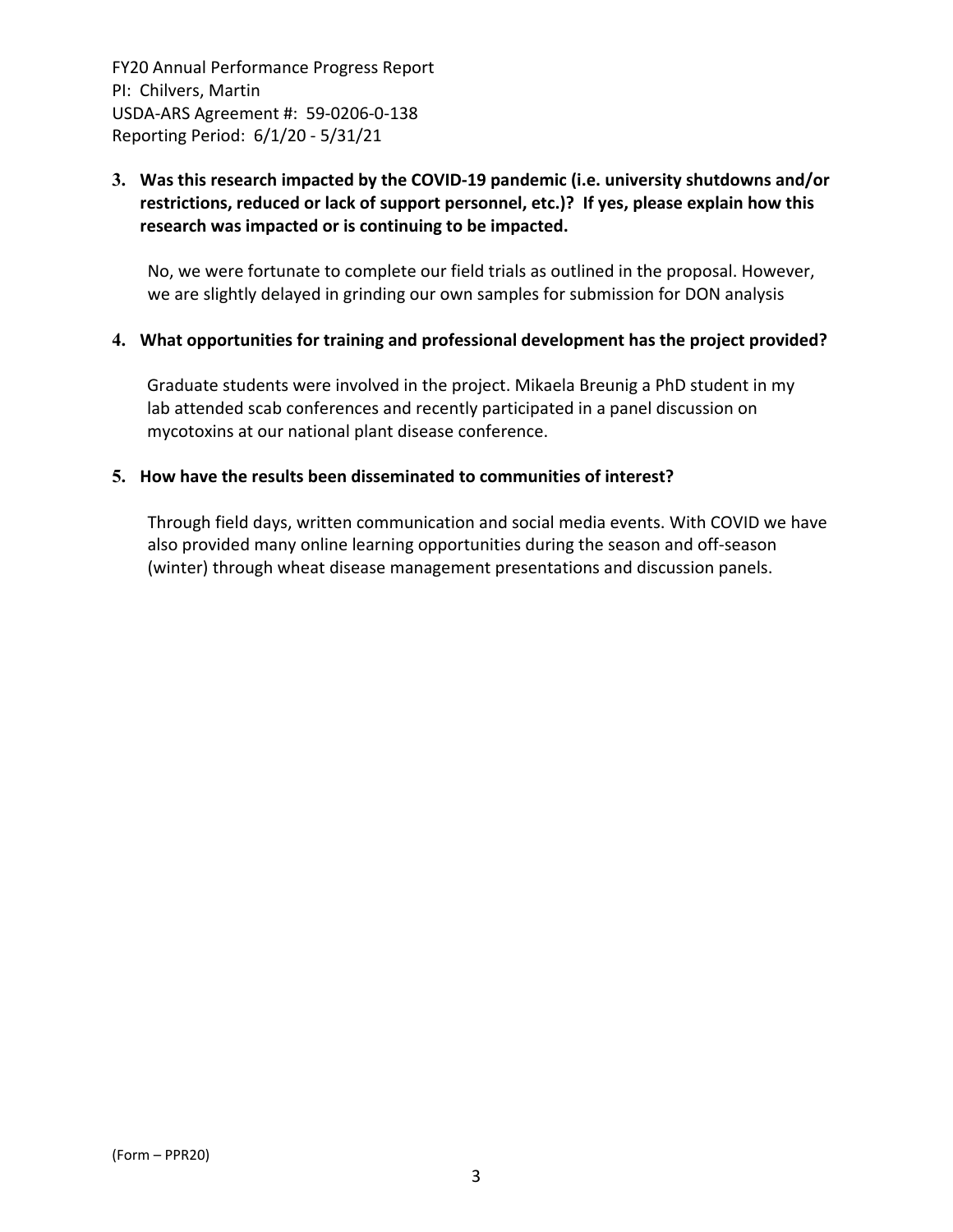## **Training of Next Generation Scientists**

**Instructions:** Please answer the following questions as it pertains to the FY20 award period (6/1/20 ‐ 5/31/21). The term "support" below includes any level of benefit to the student, ranging from full stipend plus tuition to the situation where the student's stipend was paid from other funds, but who learned how to rate scab in a misted nursery paid for by the USWBSI, and anything in between.

- **1. Did any graduate students in your research program supported by funding from your USWBSI grant earn their MS degree during the FY19 award period?**  $\boxtimes$ Yes  $\Box$  No  $\Box$  Not Applicable **If yes, how many?** One graduate student who worked on head scab primarily through support from the Michigan Wheat Program and partially through USWBSI did graduate in 2021
- **2. Did any graduate students in your research program supported by funding from your USWBSI grant earn their Ph.D. degree during the FY19 award period?**

**If yes, how many?** One graduate student who worked on head scab primarily through support from the Michigan Wheat Program and partially through USWBSI did graduate in 2021. That student is now working at Bayer Crops Sciences in St. Louis as a wheat pathologist

- **3. Have any post docs who worked for you during the FY19 award period and were supported by funding from your USWBSI grant taken faculty positions with universities?**  $\square$ Yes  $\square$ No  $\square$  Not Applicable **If yes, how many?** Click to enter number here.
- **4. Have any post docs who worked for you during the FY19 award period and were supported by funding from your USWBSI grant gone on to take positions with private ag‐ related companies or federal agencies?**

 $\square$ Yes  $\square$ No  $\square$  Not Applicable

**If yes, how many?** Click to enter number here.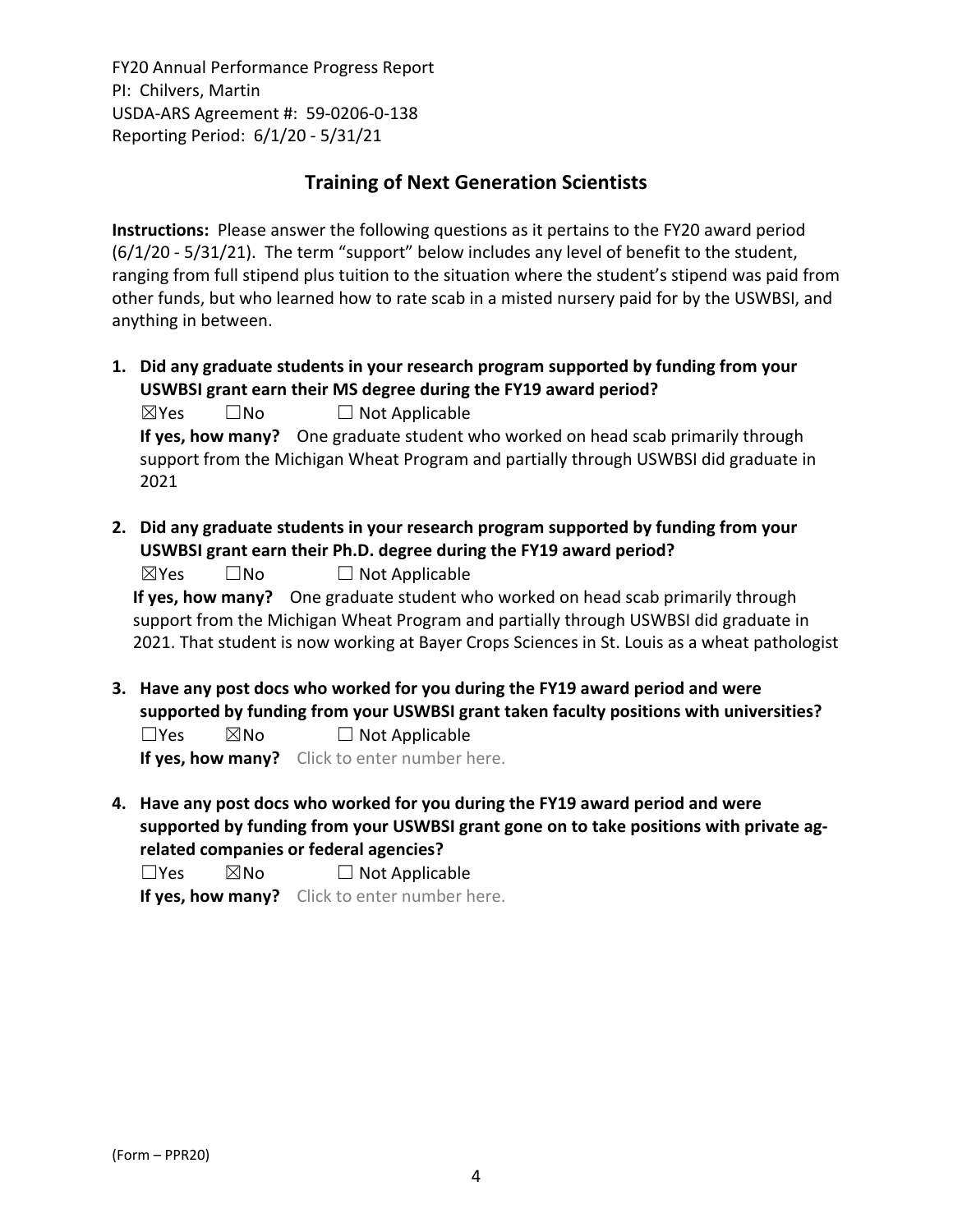# **Release of Germplasm/Cultivars**

**Instructions:** In the table below, list all germplasm and/or cultivars released with full or partial support through the USWBSI during the FY20 award period (6/1/20 - 5/31/21). All columns must be completed for each listed germplasm/cultivar. Use the key below the table for Grain Class abbreviations. 

| Name of Germplasm/Cultivar | <b>Grain Class</b>    | <b>FHB Resistance</b>                                  | <b>FHB</b><br>Rating<br>$(0-9)$  | Year<br><b>Released</b> |
|----------------------------|-----------------------|--------------------------------------------------------|----------------------------------|-------------------------|
| N/A                        | Select Grain<br>Class | Select what represents<br>your most resistant<br>check | Enter as<br>text 0-9<br>rating   | Select Year             |
| Click here to enter text.  | Select Grain<br>Class | Select what represents<br>your most resistant<br>check | Enter as<br>text 0-9<br>rating   | Select Year             |
| Click here to enter text.  | Select Grain<br>Class | Select what represents<br>your most resistant<br>check | Enter as<br>text 0-9<br>rating   | Select Year             |
| Click here to enter text.  | Select Grain<br>Class | Select what represents<br>your most resistant<br>check | Enter as<br>$text 0-9$<br>rating | Select Year             |
| Click here to enter text.  | Select Grain<br>Class | Select what represents<br>your most resistant<br>check | Enter as<br>text 0-9<br>rating   | Select Year             |
| Click here to enter text.  | Select Grain<br>Class | Select what represents<br>your most resistant<br>check | Enter as<br>text 0-9<br>rating   | Select Year             |
| Click here to enter text.  | Select Grain<br>Class | Select what represents<br>your most resistant<br>check | Enter as<br>text 0-9<br>rating   | Select Year             |
| Click here to enter text.  | Select Grain<br>Class | Select what represents<br>your most resistant<br>check | Enter as<br>text 0-9<br>rating   | Select Year             |
| Click here to enter text.  | Select Grain<br>Class | Select what represents<br>your most resistant<br>check | Enter as<br>text 0-9<br>rating   | Select Year             |
| Click here to enter text.  | Select Grain<br>Class | Select what represents<br>your most resistant<br>check | Enter as<br>text 0-9<br>rating   | Select Year             |
| Click here to enter text.  | Select Grain<br>Class | Select what represents<br>your most resistant<br>check | Enter as<br>$text 0-9$<br>rating | Select Year             |
| Click here to enter text.  | Select Grain<br>Class | Select what represents<br>your most resistant<br>check | Enter as<br>text 0-9<br>rating   | Select Year             |
| Click here to enter text.  | Select Grain<br>Class | Select what represents<br>your most resistant<br>check | Enter as<br>text 0-9<br>rating   | Select Year             |
| Click here to enter text.  | Select Grain<br>Class | Select what represents<br>your most resistant<br>check | Enter as<br>text 0-9<br>rating   | Select Year             |

NOTE: Leave blank if you have nothing to report or if your grant did NOT include any VDHR-related projects.

**NOTE:** List the associated release notice or publication under the appropriate sub-section in the 'Publications' section of the FPR.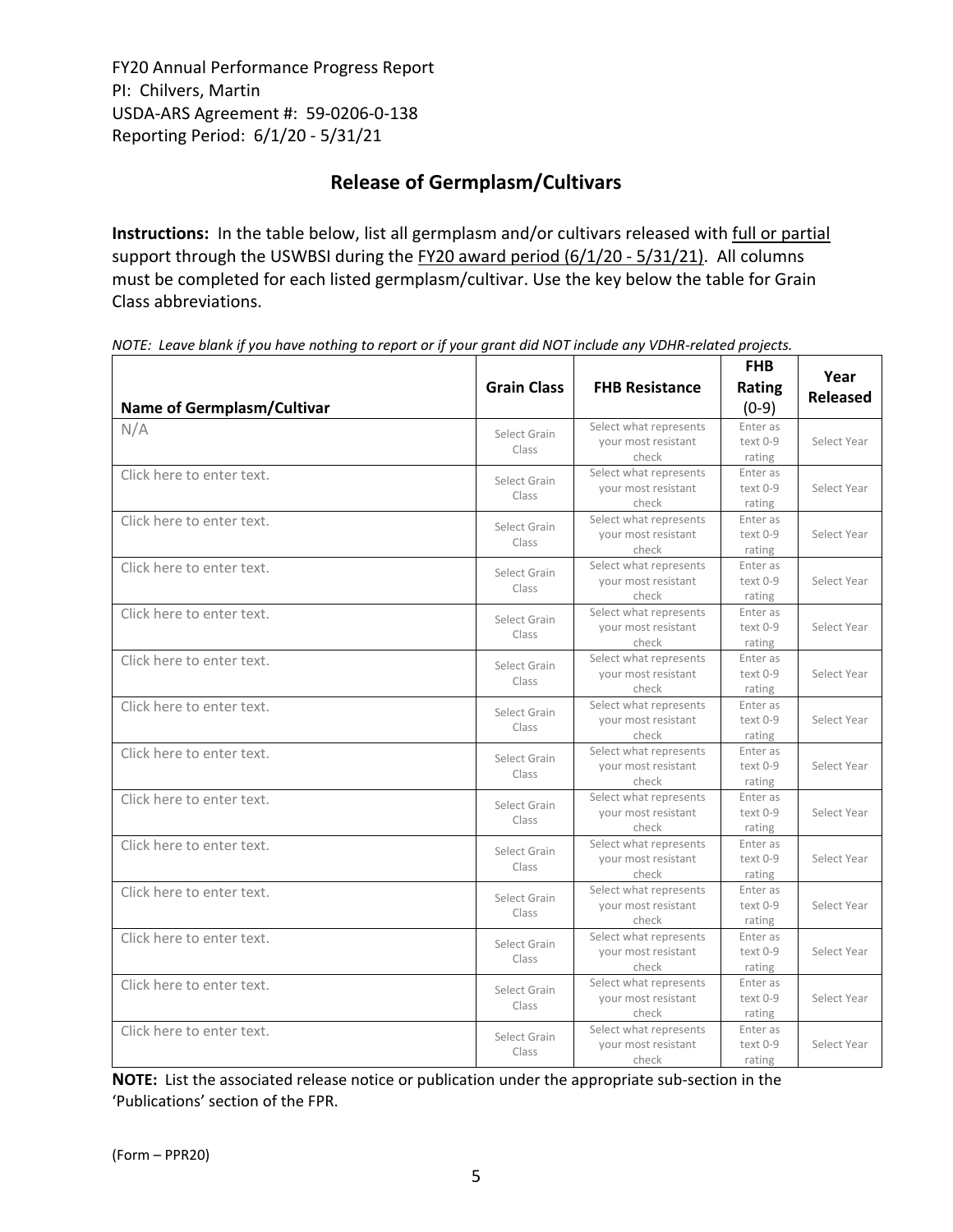## **Publications, Conference Papers, and Presentations**

**Instructions:** Refer to the PR\_Instructions for detailed more instructions for listing publications/presentations about your work that resulted from all of the projects included in the FY20 grant award. Only citations for publications published (submitted or accepted) or presentations presented during the **award period (6/1/20 ‐ 5/31/21**) should be included. If you did not publish/submit or present anything, state 'Nothing to Report' directly above the Journal publications section.

NOTE: Directly below each citation, you **must** indicate the Status (i.e. published, submitted, etc.) and whether acknowledgement of Federal support was indicated in the publication/ presentation. See example below for a poster presentation with an abstract:

Winn, Z.J., Acharya, R., Lyerly, J., Brown‐Guedira, G., Cowger, C., Griffey, C., Fitzgerald, J., Mason R.E., and Murphy, J.P. (2020, Dec 7‐11). Mapping of Fusarium Head Blight Resistance in NC13‐20076 Soft Red Winter Wheat (p. 12). In: Canty, S., Hoffstetter, A. and Dill‐Macky, R. (Eds.), *Proceedings of the 2020 National Fusarium Head Blight Forum*. https://scabusa.org/pdfs/NFHBF20\_Proceedings.pdf. Status: Abstract Published and Poster Presented Acknowledgement of Federal Support: YES (Abstract and Poster)

## **Journal publications.**

Breunig M., **Chilvers, M.I.** 2020 Baseline Sensitivity of *Fusarium graminearum* from Wheat, Corn, Dry Bean and Soybean to Pydiflumetofen in Michigan. Crop Protection 140 (2021) 105419 https://doi.org/10.1016/j.cropro.2020.105419 Status: Published Acknowledgement of Federal Support:

#### **Books or other non‐periodical, one‐time publications.**

Nothing to report.

#### **Other publications, conference papers and presentations**.

Luis, J.M., Ng, S.J., Bergstrom, G., Bissonnette, K., Bowen, K., Bradley, C., Byamukama, E., Chilvers, M., Collins, A., Cowger, C., Darby, H., DeWolf, E., Dill‐Macky, R., Esker, P., Friskop, A., Kleczewski, N., Koehler, A., Madden, L., Marshall, J., Mehl, H., Moraes, W., Nagelkirk, M., Rawat, N., Smith, D., Telenko, D., Wegulo, S., Young‐Kelly, H., and Paul, P.A. (2020). Fusarium head blight management coordinated project: Integrated management trials 2018‐2020. In: *Proceedings of the 2020 National Fusarium Head*